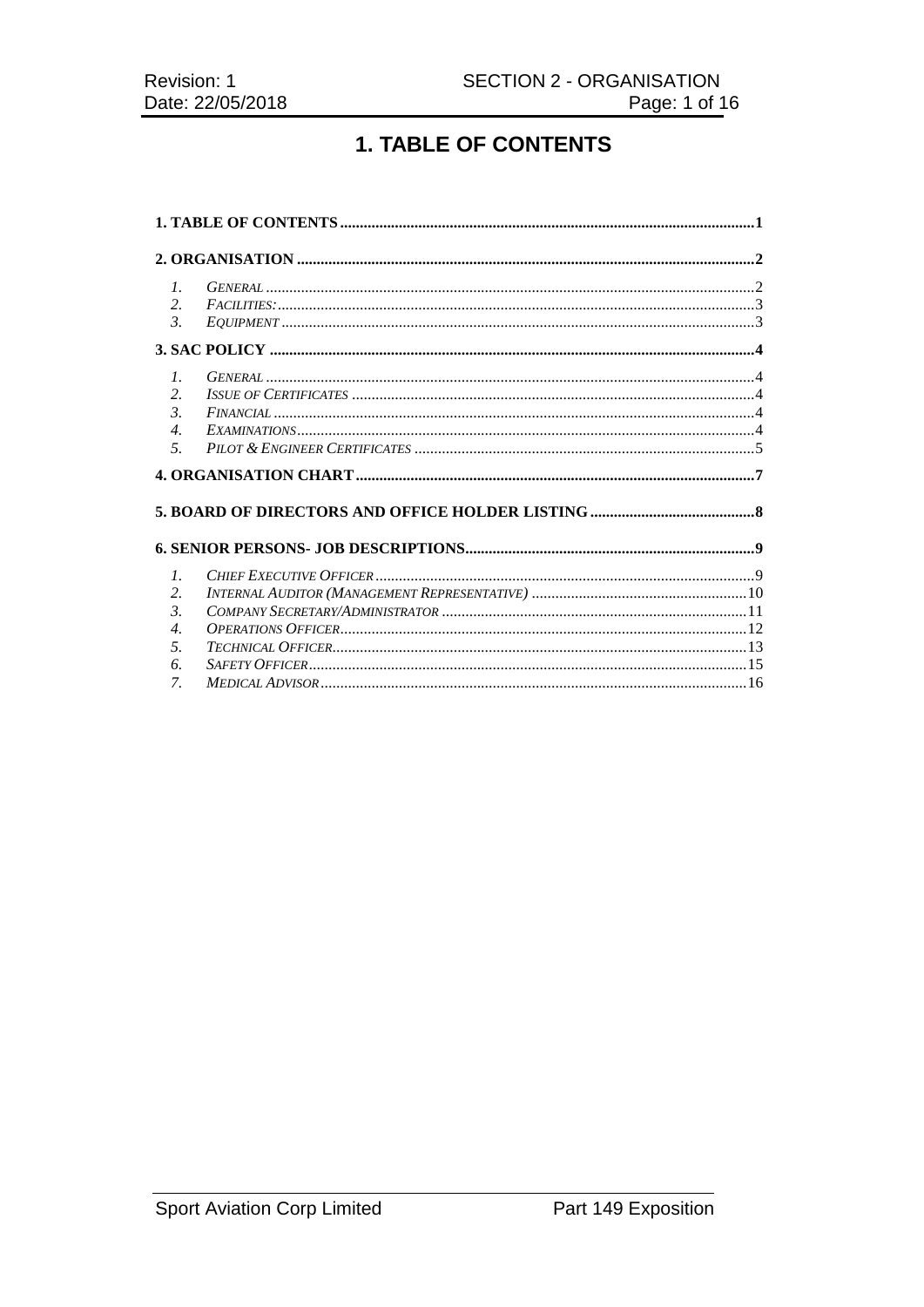# **2. ORGANISATION**

## *1. General*

Sport Aviation Corp. Ltd was established to provide service to Sport and Recreational aviation in New Zealand.

## 1.1 Governing Body

The governing body of the company is the Board of Directors, the membership of which consists of the Company's CEO, and two other Directors. Where possible, meetings are attended by the Company Secretary/Administrator. The Board of Directors meets on a regular basis at the Company's head office.

#### 1.2 Company Head Office

Sport Aviation Corp. Limited has its head office at: Te Kowhai Airfield, 172 Limmer Road, TE KOWHAI P O Box 10324 Te Rapa Hamilton 2035 *Tel.* (07) 829 7520 e-mail: [info@sportflying.co.nz](mailto:info@sportflying.co.nz) Web page : [www.sportflying.co.nz](http://www.sportflying.co.nz/)

This is the principal location at which activities will be conducted.

At this office is held:

- Company Records
- Company Common Seal
- Company Articles of Association
- CAA Recreational Aviation Organisation Certificate
- Facilities and equipment are listed in Section 2 1.2 and 1.3

## 1.3 Office Holders

- (a) The persons holding the following positions are deemed to be Senior Persons under CAR Part 149.51(a)(1),(2),(3).
- (b) The persons holding these positions are required to be 'Fit and Proper Persons' satisfying the requirements of Sections 8.9.and 10 of the Act.
- (c) The persons holding these positions will exercise their functions at the Company Head Office unless specified.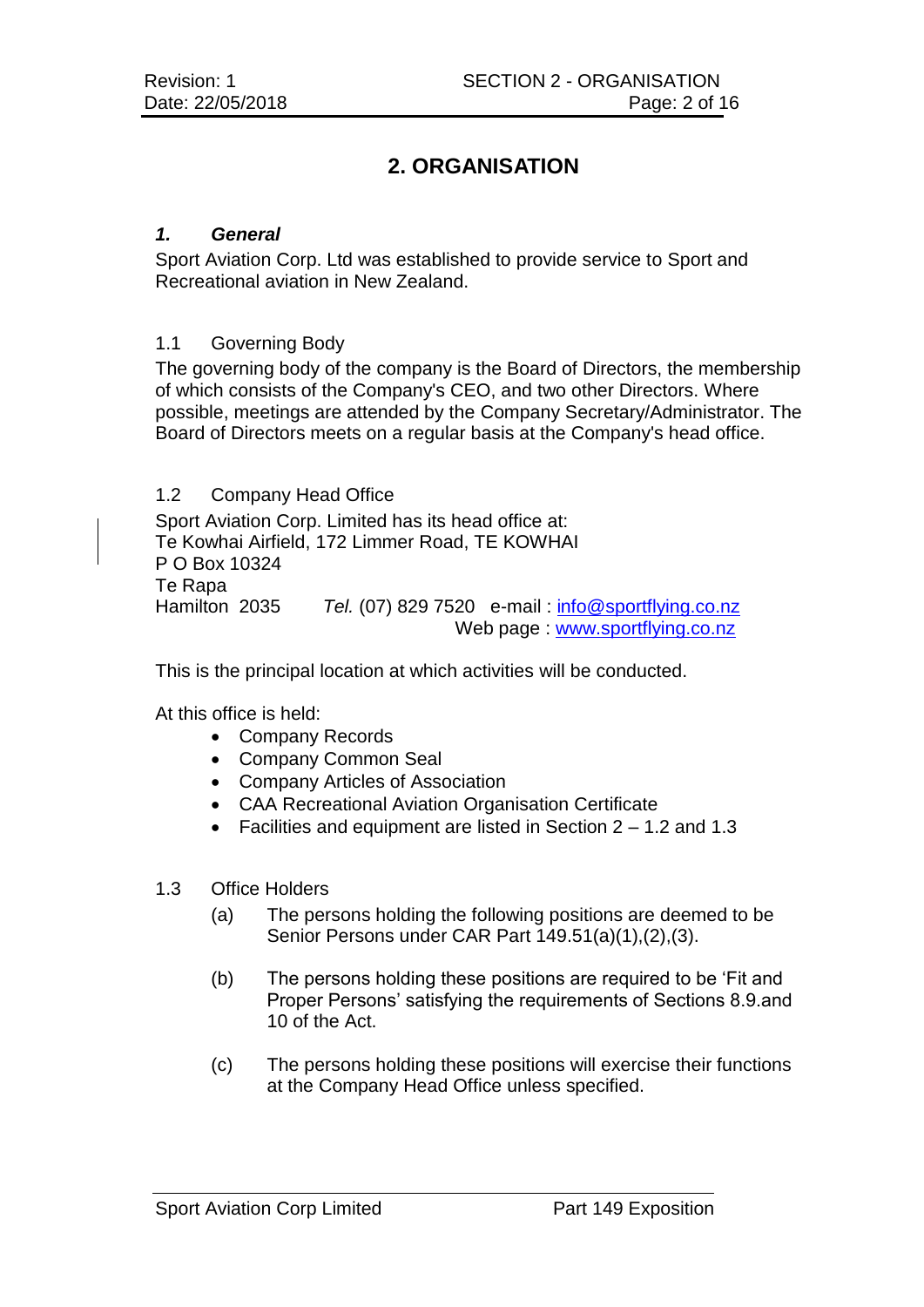**Chief Executive Officer** - elected by Board of Directors, has authority within the organisation to ensure that all activities required by CAR Part 149, Subparts B, and C are complied with. He is responsible for the issue of Aviation Documents via delegated authority of the Director of CAA.

**Company Secretary** - appointed by Board of Directors to handle all administrative aspects of the company including the issuing of documents, and including processing Aviation Documents issued by the CEO.

**Internal Auditor** - appointed by the Board of Directors to carry out the duties required for continuing certification under CAR Part 149.51(a)(3)

**Operations Officer** - appointed by the Board of Directors to advise on training and licencing standards and procedures, and to carry out other duties of an operational nature and to act as Management Representative. Will also be responsible for the issue of Aviation Documents via delegated authority of the Director of CAA.

**Safety Officer** – appointed by the Board of Directors who will advise on matters of operational and engineering safety.

**Technical Officer** - appointed by the Board of Directors to carry out technical and maintenance duties required for continuing certification under CAR Part 149.51.

**Medical Advisor** - appointed by the Board of Directors to advise on medical matters and to assist in formulating medical standards for Microlight and Recreational Pilots and exercises his/her function at the address listed in Section 2 - 4.

# *2. Facilities:*

**Office** Toilet Lecture/Meal Room

# *3. Equipment*

Phone Fax/Laser copier Computer Equipment (Nas drive, Laptop & work station) Filing System Office furniture Photocopier (Toshiba E Studio 3555c) Laminator Spiral Binder (Premier) Tecnam Golf Aircraft EFT POS Kia Picanto car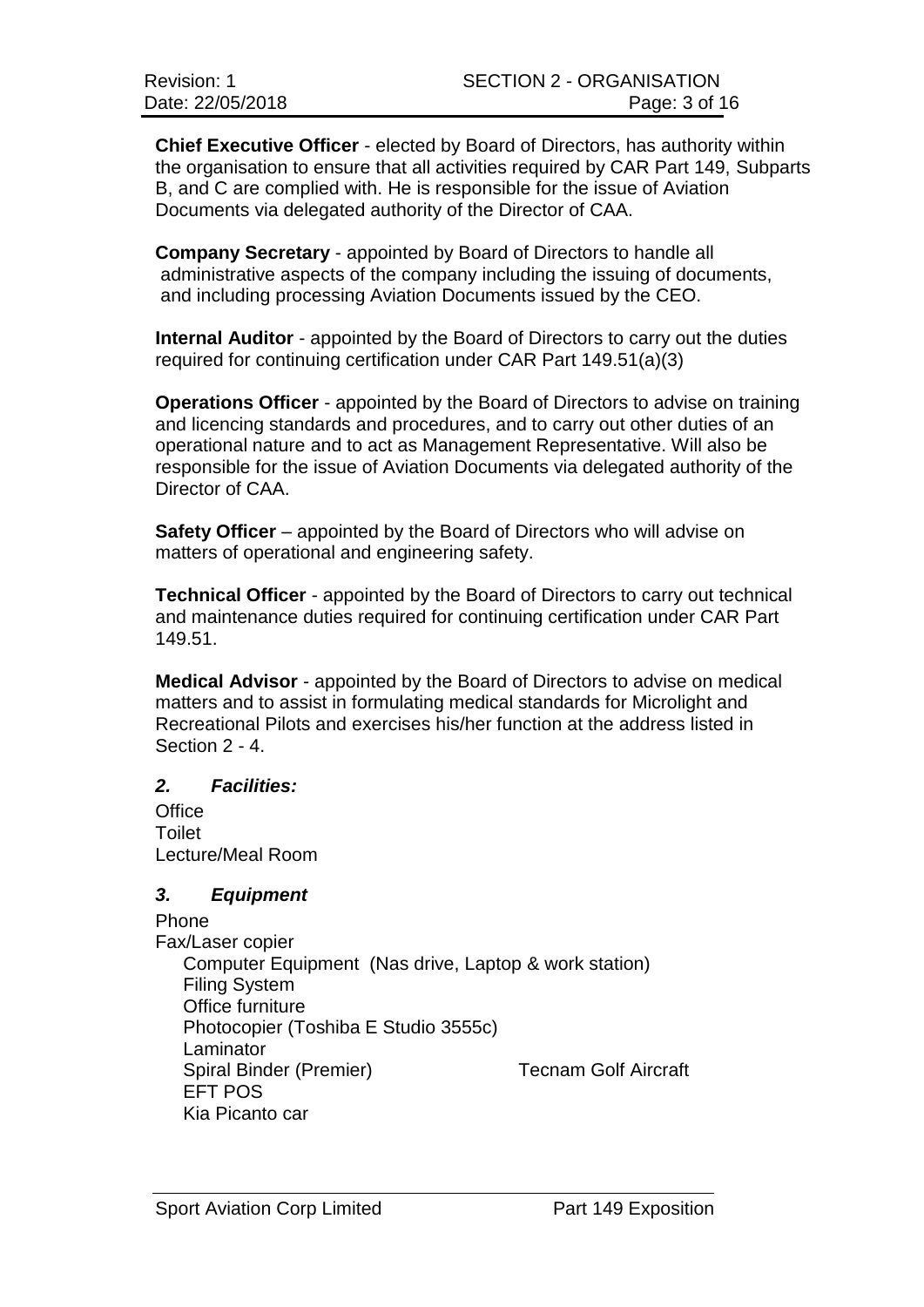# **3. SAC POLICY**

## *1. General*

The policy of SAC is to be an efficient and innovative service provider to Sport and Recreation users. This will be accomplished by uniform application of the Civil Aviation Rules and SAC procedures and Standards within this Exposition without fear or favour.

## *2. Issue of Certificates*

- (a) Clients must meet all entry standards
- (b) The initial issue of any certificate or authority authorised under the Director's delegation shall be completed within 10 days of receipt of application.
- (c) The renewal of any certificate or authority authorised under the Director's delegation shall be completed within 10 days of receipt of application.
- (d) The issue or validation of any foreign certificate authorised under the Director's delegation shall be completed within 10 days of receipt of application

# *3. Financial*

- (a) No work shall be processed unless the correct application fees (if required) have been receipted.
- (b) Applications opened for more than 3 months should be closed or partially invoiced and the client notified.
- (c) Bad debtors shall be refused service until their account has been cleared.

# *4. Examinations*

- (a) The examination policy of SAC is intended to preserve the integrity and security of the system so rules and standards can be fairly applied to all examinees.
- (b) All examination papers shall be kept in a secure place,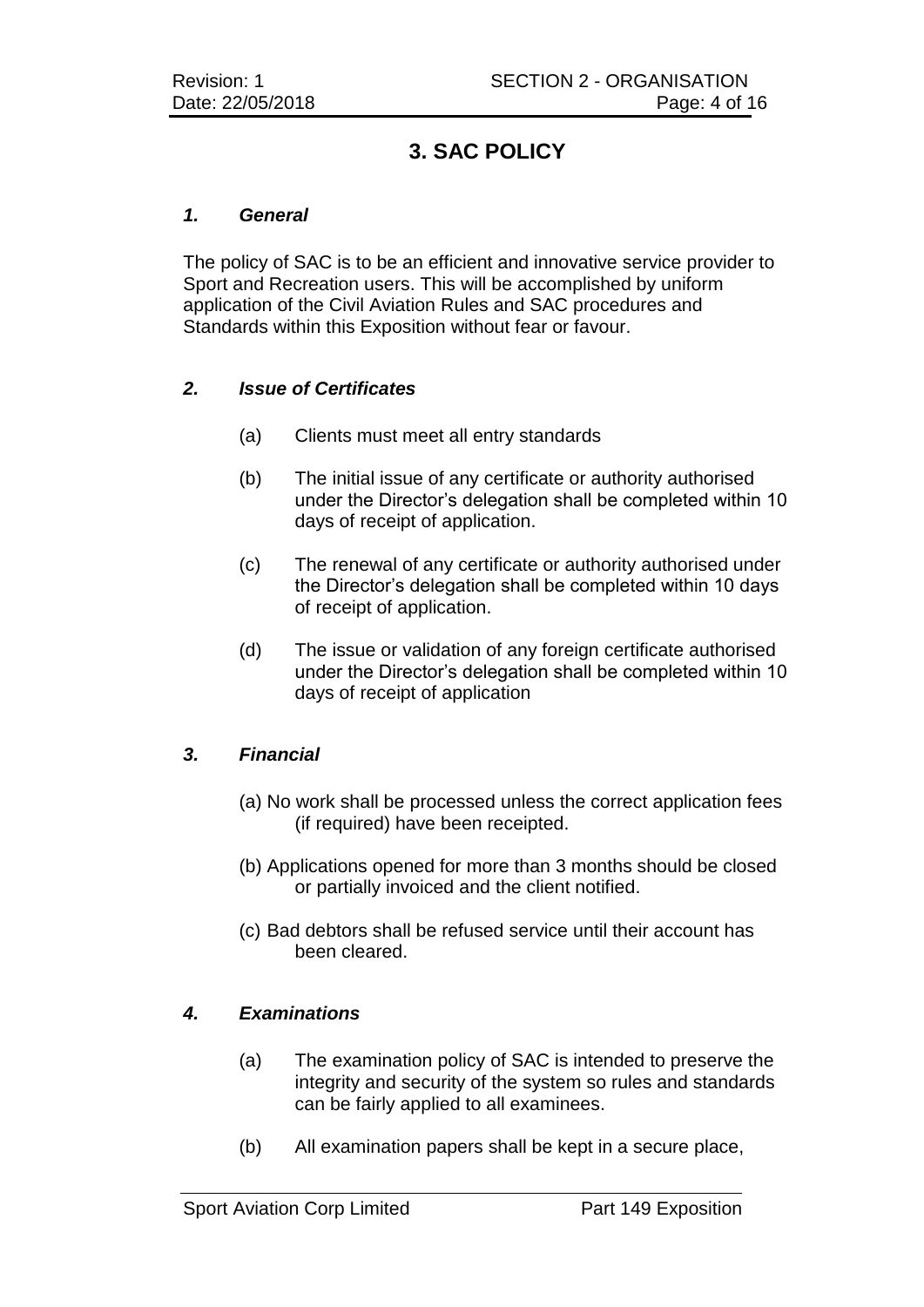access to examination papers being restricted to the CEO, Operations officer and the Secretary/Administrator.

- (c) All completed examination papers will be stored in a secure area for a period of 3 years.
- (d) Examination papers will be despatched to the exam supervisor sealed and by registered post or equivalent means.
- (e) Completed examination papers shall be returned to SAC Secretary/Administrator by the exam supervisor directly the examination is completed.
- (f) The SAC Secretary/Administrator or Operations Officer will mark the examination papers against the master template and inform the examinee.
- (g) The pass mark for each written and oral examination shall be 70%.
- (h) Persons requiring oral examinations shall have their examiner appointed by the CEO.
- (i) All disputes will be referred to the CEO for consideration by an independent arbitrator.

# *5. Pilot & Engineer Certificates*

5.1 All pilot and engineer certificates that are granted under Section 3 by SAC are lifetime certificates subject to the holders completing revalidation requirements at set intervals and remaining clients in good standing with SAC.

- 5.2 Holders of pilot certificates are required to re-validate their certificates:
	- (a) Every two years on completion of a biennial flight review;
	- (b) Annually or biennially, dependant on the holders' age and certificate held, on completion of a medical certificate renewal;
	- (c) Upon successful completion of a type rating within the performance group held.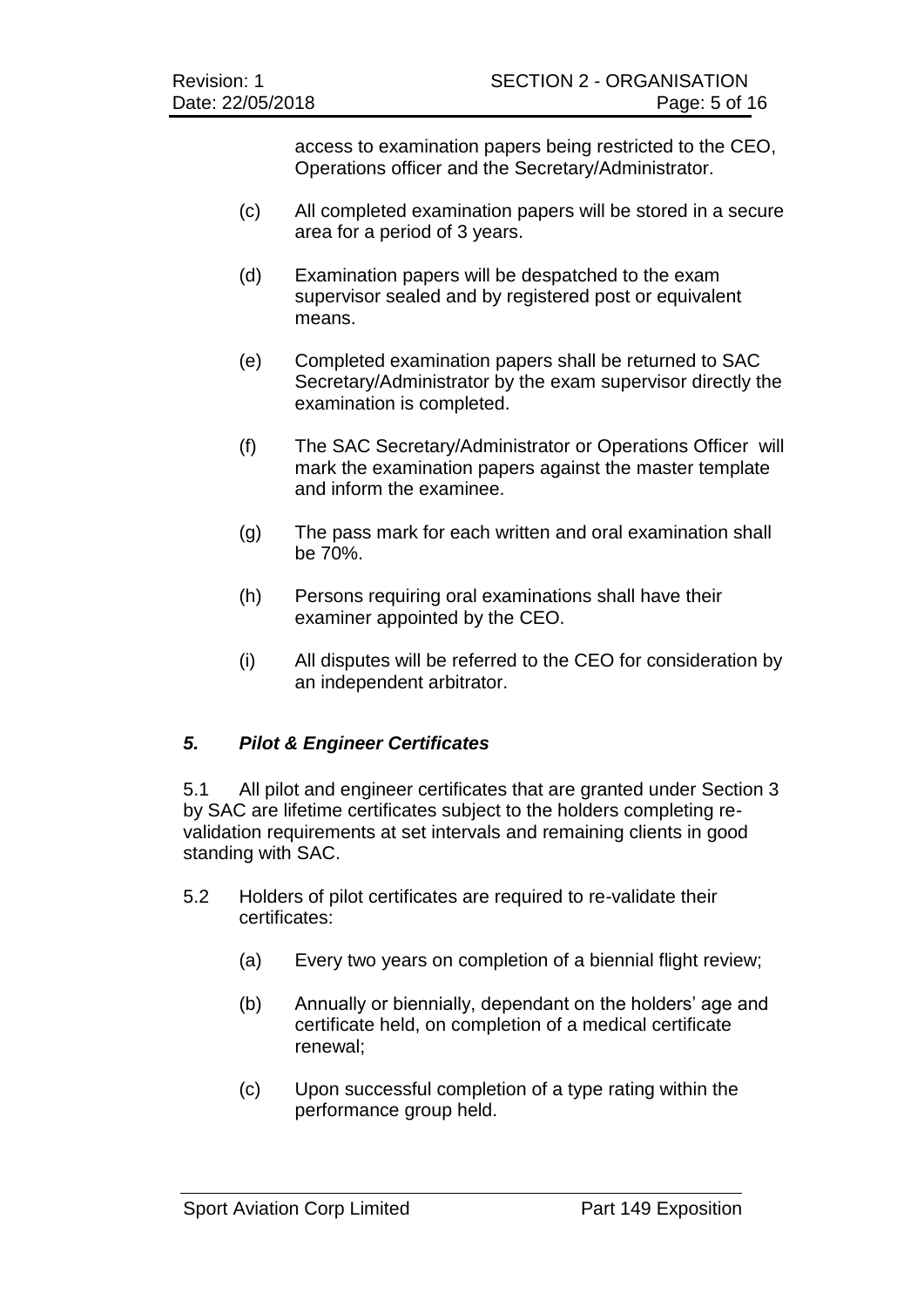- 5.3 Holders of pilot certificates will have their certificates re-issued:
	- (a) Upon gaining a higher certificate;
	- (b) Upon gaining a higher performance group rating;
	- (c) Upon gaining a test pilot rating;
	- (d) Upon gaining a passenger rating;
	- (e) When a pilot certificate is lost or damaged.

5.4 Holders of engineering certificates are required to validate their certificates:

(a) Biennially at the discretion of the Technical Officer.

**Note:** LAME holding engineer certificates are not required to revalidate their certificate providing they continue to meet the currency requirements of their AMEL.

5.5 Holders of engineer certificates will have their certificates reissued:

- (a) Upon gaining additional aircraft types;
- (b) When a certificate is lost or damaged.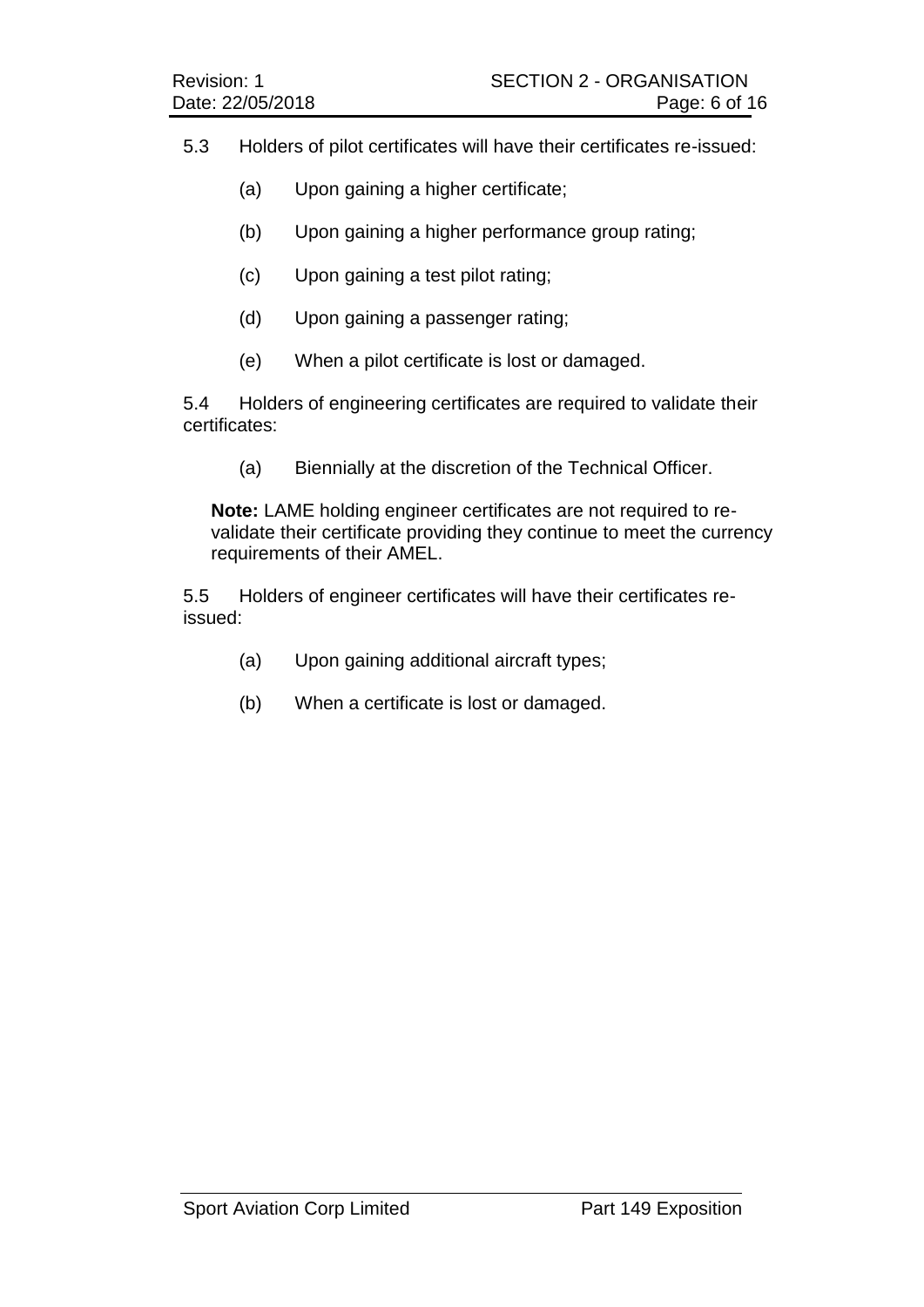# **4. ORGANISATION CHART**

# SAC ORGANISATION CHART

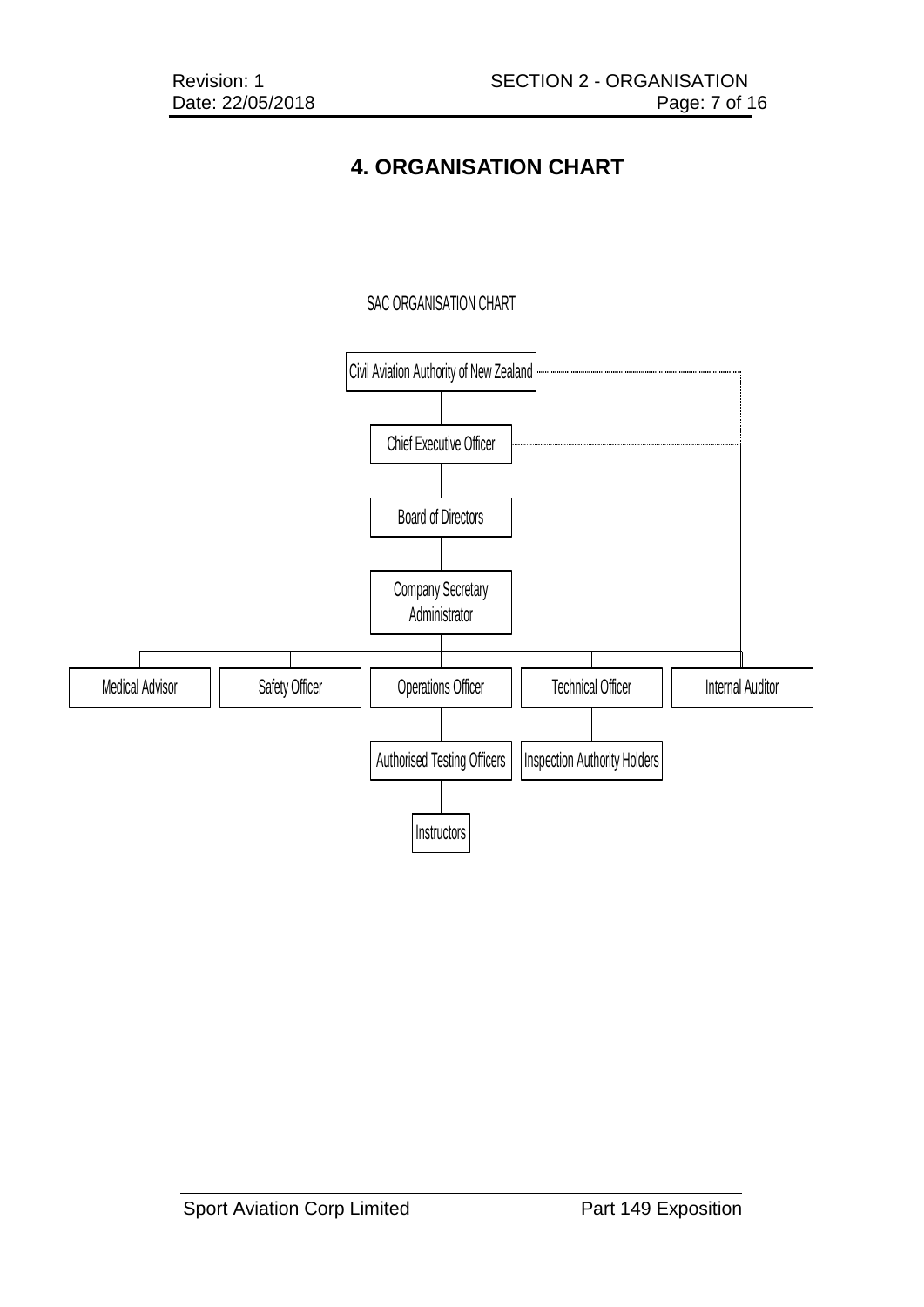# **5. Board of Directors And Office Holder Listing**

# **Director C.E.O. (Delegation Holder #1)**

Barry Menzies Readman 98 Limmer Road Te Kowhai R D 8 Hamilton 3288 Phone: (07) 829 7520 Wk (07) 829 7826 A/H Fax: (07) 829 7757

# **Company Secretary - Administration Officer**

Sally Readman 98 Limmer Road Te Kowhai Hamilton 3288 Phone: (07) 829 7520 Wk (07) 829 7826 A/H Fax: (07) 829 7757

# **Internal Auditor**

Scott Kendall 592 Morrinsville -Tahuna Road RD3 Morrinsville 3373 Mobile: 021 033 2915

#### **Operations Officer (Delegation Holder #2)**

David Readman 98 Limmer Road Te Kowhai Hamilton 3288 Phone: (07) 829 7520 Mobile: 021 774 253

# **Safety Officer**

Kevin Mattson 200B Old Taupiri Road RD2 Ngaruawahia 3792 Mob: 021 023 98485

# **Technical Officer.**

Gordon Swan 229 Millwater Parkway Silverdale, Rodney Auckland, 0932 Phone/Fax: (09) 959 0122

## **Medical Advisor.**

Dr. Paul Brydon 1431 Te Pahu Road RD5 Hamilton 3285 Phone (07) 825 9161 Mob: 021 411 983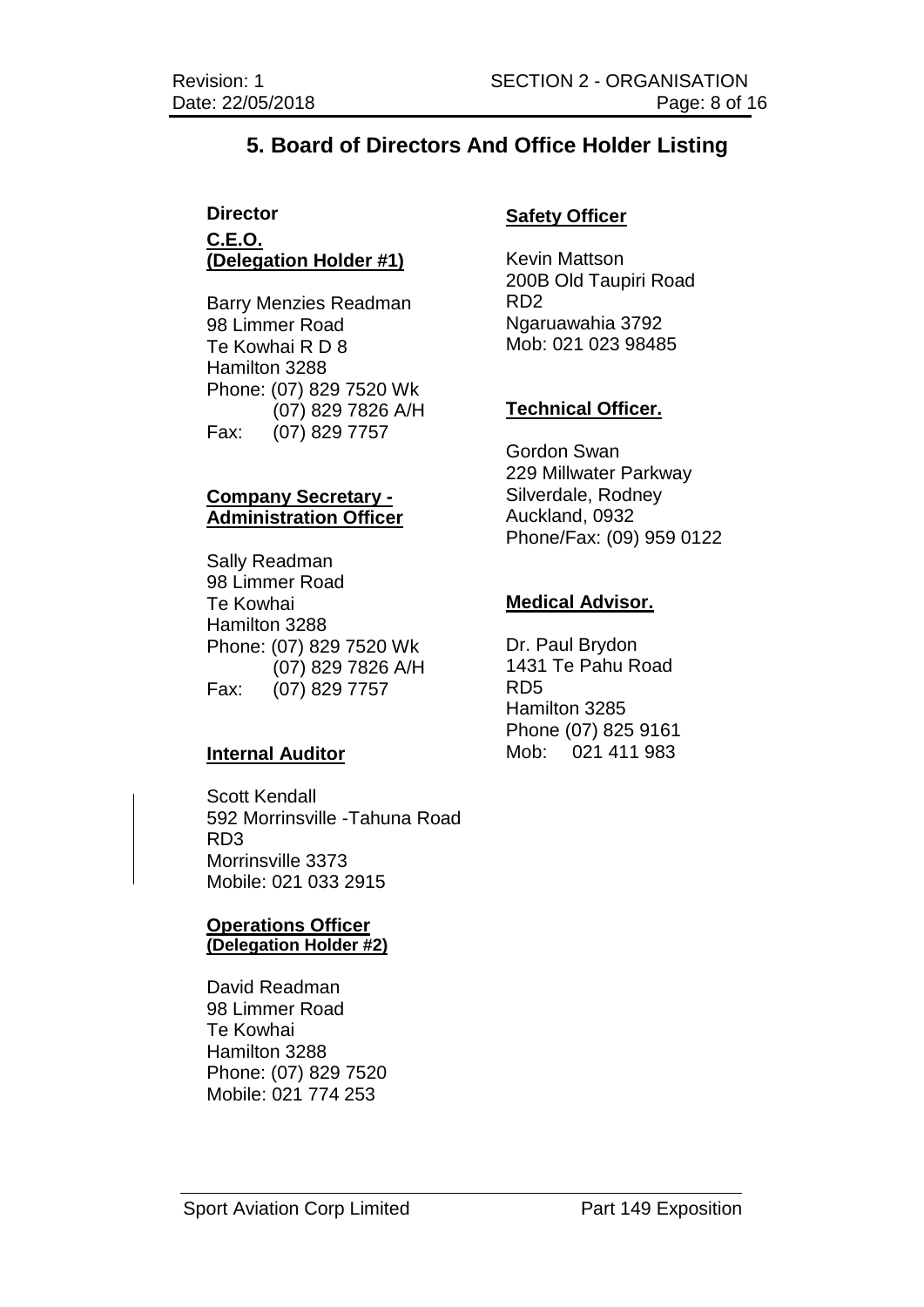# **6. SENIOR PERSONS- JOB DESCRIPTIONS**

# *1. Chief Executive Officer*

## 1.1 General

The Chief Executive Officer (C.E.O.) shall be elected by the Board of Directors of S.A.C at the Annual General Meeting. He/She shall be responsible for the overall control of the Company and shall liaise with other Organisations and Authorities, and with the Civil Aviation Authority of New Zealand.

At any time the Chief Executive is unable to fulfil the responsibilities of the office (due to absence or incapacity), he/she shall ensure that an Acting Managing Director, who shall be a person on the Office Holders Listing, is informed as soon as possible so that he/she may temporarily assume control of these responsibilities.

1.2. Qualifications

The C.E.O. shall be a responsible person, acceptable to the Director as a Fit and Proper Person under the Civil Aviation Act 1990. He/she shall have sufficient knowledge of the Company's activities to determine that its responsibilities are being discharged and have sufficient authority to ensure compliance with the certification document issued under CAR Part 149.

#### 1.3. Responsibilities

(a)The C.E.O. shall preside over General and Board of Directors Meetings of the Company. He/she shall oversee the performance of the Directors and persons holding positions of Senior Persons within the Company.

(b) The C.E.O. shall discuss with the Board of Directors any recommendations made by the Safety Auditor for correcting performance deficiencies in Officers of the Company, or associated clubs, groups, operators, or individuals, and may direct that corrective action is implemented without delay.

(c) The C.E.O. shall consider recommendations from other Senior Persons when dealing with items within their expertise and pass these recommendations to the Board of Directors for consideration and action.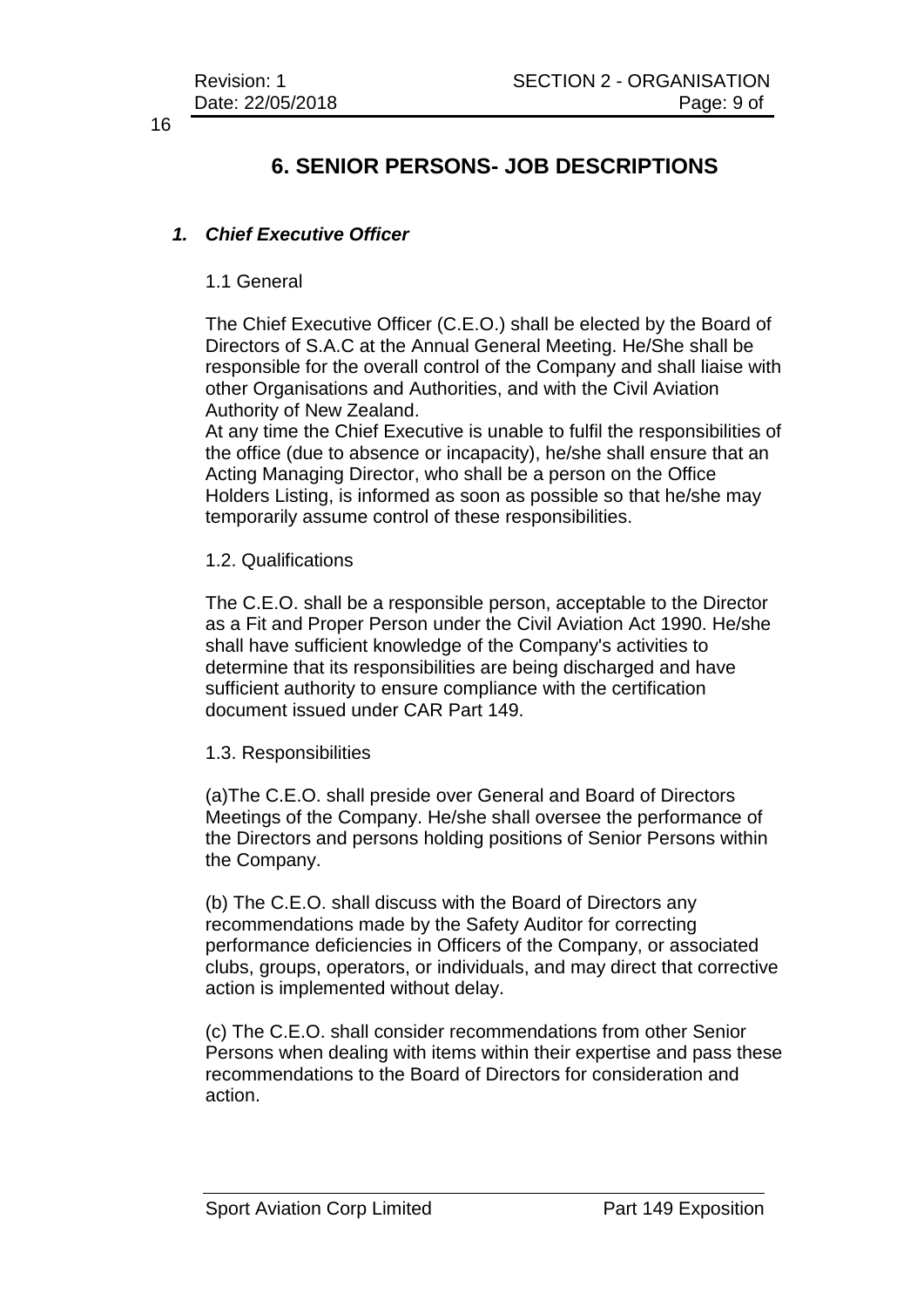(d) The C.E.O. shall act and liase in accordance with any delegation issued by CAA.

1.4 Authorisation

SAC will provide the Chief Executive with written authorisation including job description, responsibilities and a SAC Certificate of approval to carry out the activity.

# *2. Internal Auditor*

2.1. General

The Internal Auditor shall be appointed by the Board of Directors. Shall be directly responsible to the C.E.O. on matters of internal quality assurance.

2.2. Qualifications

The Internal Auditor shall be a responsible person, acceptable to the Director as a Fit and Proper Person under the Civil Aviation Act 1990. He/she shall be experienced and qualified with training on audit principles.

## 2.3. Responsibilities

The Internal Auditor shall be responsible to the C.E.O. for the following functions.

- (a) Carrying out as required, a safety audit of the Company and its associated Clubs, Groups, Operators and Individuals against the procedures contained within this manual.
- (b) Reporting to the C.E.O. any and all non-compliance, non-conformance, safety-related concerns and observations found on these audits.
- (c) Recommending priorities for actioning any deficiencies found on these audits.
- (d) Carrying out spot audits when detailed by the C.E.O.
- (e) Acting as liaison with the Civil Aviation Authority of New Zealand on safety matters.
- (f) Act and liase with CAA.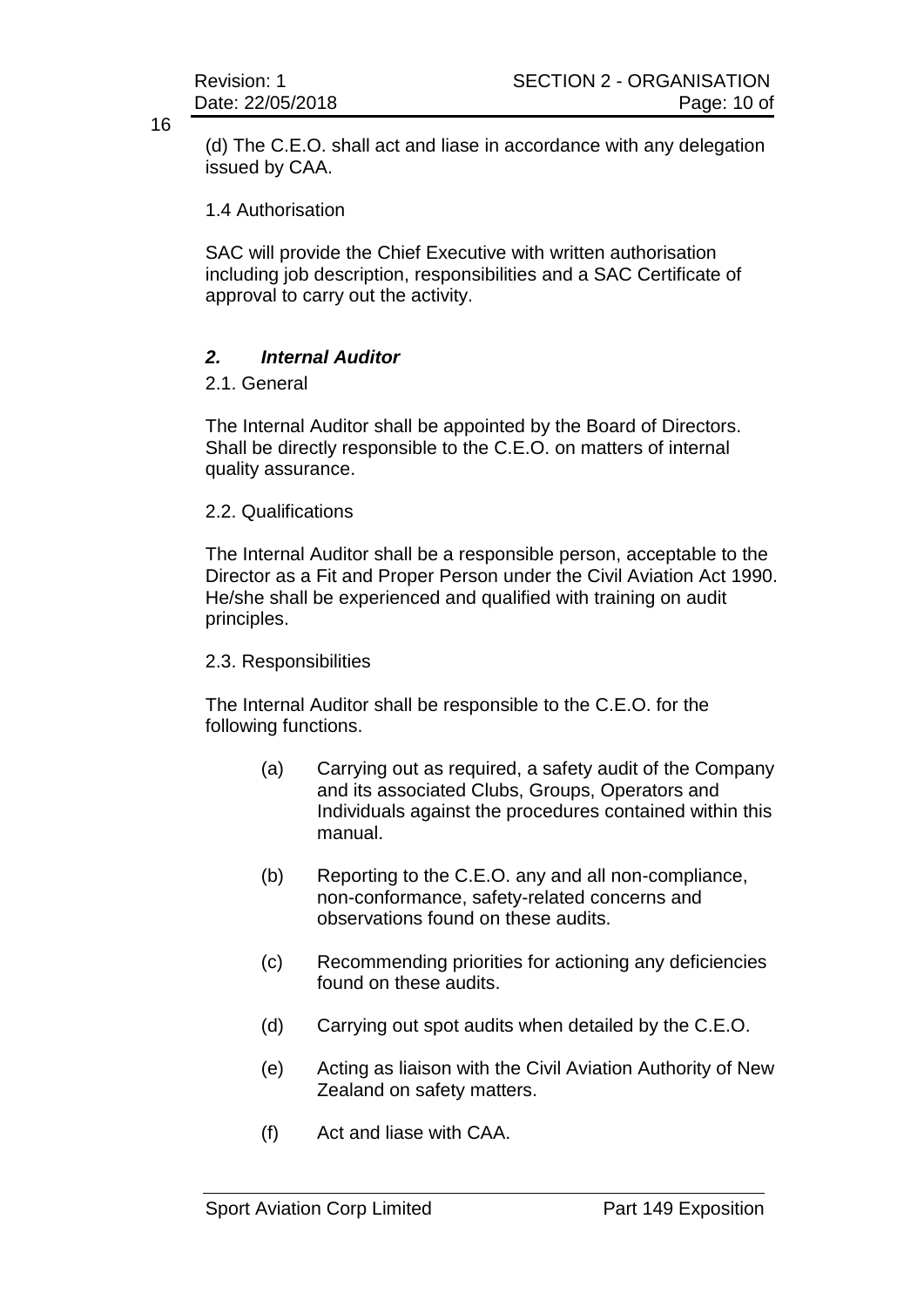2.4 SAC will provide the Internal Auditor with written authorisation including job description, responsibilities and a SAC Certificate of approval to carry out the activity.

# *3. Company Secretary/Administrator*

## 3.1. General

The Company Secretary/Administrator shall be appointed by the Board of Directors and be directly responsible to that body. He/she shall be the focal point of all communications.

## 3.2. Qualifications

The Company Secretary/Administrator shall be a responsible person, acceptable to the Director as a fit and proper person under the Civil Aviation Act 1990. He/she shall have a good understanding of general administration procedures, computer skills, and sufficient knowledge of Company activities.

## 3.3. Responsibilities

The Company Secretary/Administrator shall be responsible to the Board of Directors for the following functions.

- (a) Processing all membership and certificate applications.
- (b) Process all Aircraft Registration and Flight Permit applications.
- (c) Undertake duties relating to the receiving and sending of correspondence.
- (d) Undertake duties relating to the organisation and minuting of meetings.
- (e) On request of the Board of Directors, undertake such projects or developments as required.
- (f) Undertake any other work as may be requested by the Board of Directors including such authorised duties as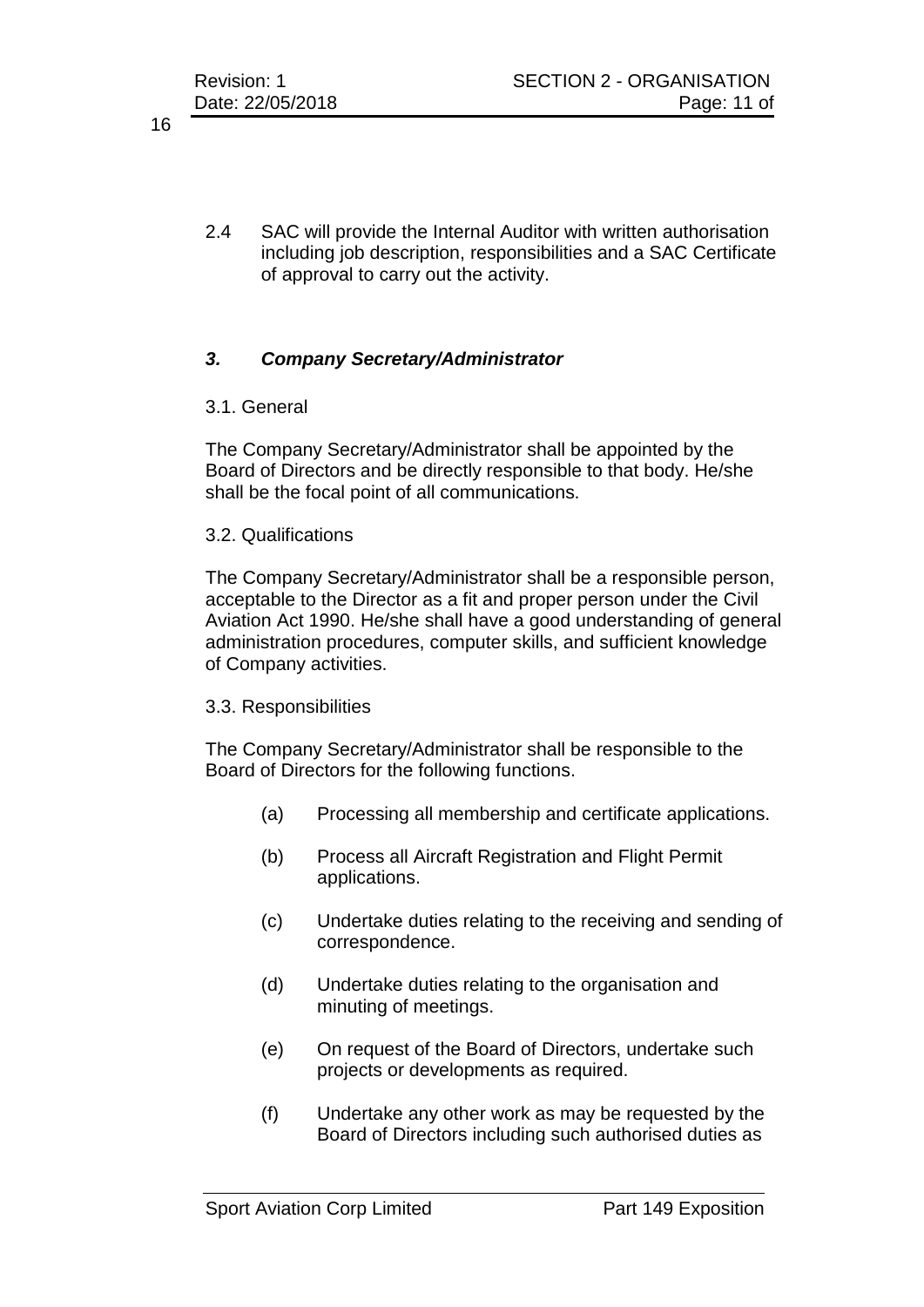other Office holders may require, except where such duties require delegated authority from CAA.

- (g) Act in any other capacity as required by the Board of Directors, whether temporary or permanent, except where such duties require delegated authority from CAA.
- (h) Act and liase with CAA.
- 3.4 SAC will provide the Company Secretary/Administrator with written authorisation including job description, responsibilities and a SAC Certificate of approval to carry out the activity.

# *4. Operations Officer*

## 4.1 General

The Operations Officer shall be appointed by the Board of Directors and be directly responsible to that body. He/She will be responsible for all the flying activities of the Company. In carrying out this function the Operations Officer is responsible for the development, implementation, and function of operational flight standards of all clients operating under the Certificate of Approval issued to SAC by CAA and to act as the SAC management representative

# 4.2 Qualifications

The Operations Officer will be a responsible person, acceptable to the Director as a fit and Proper Person under the Civil Aviation Act, 1990. He/She will have strong interpersonal skills and be qualified within the Company to a least Authorised Testing Officer Standard.

## 4.3 Responsibilities

The Operations Officer will be responsible to the Board of Directors for the following functions:

(a) Ensuring that all sport and recreational aircraft operations carried out under the SAC. Aviation Recreation Organisation Certificate comply with the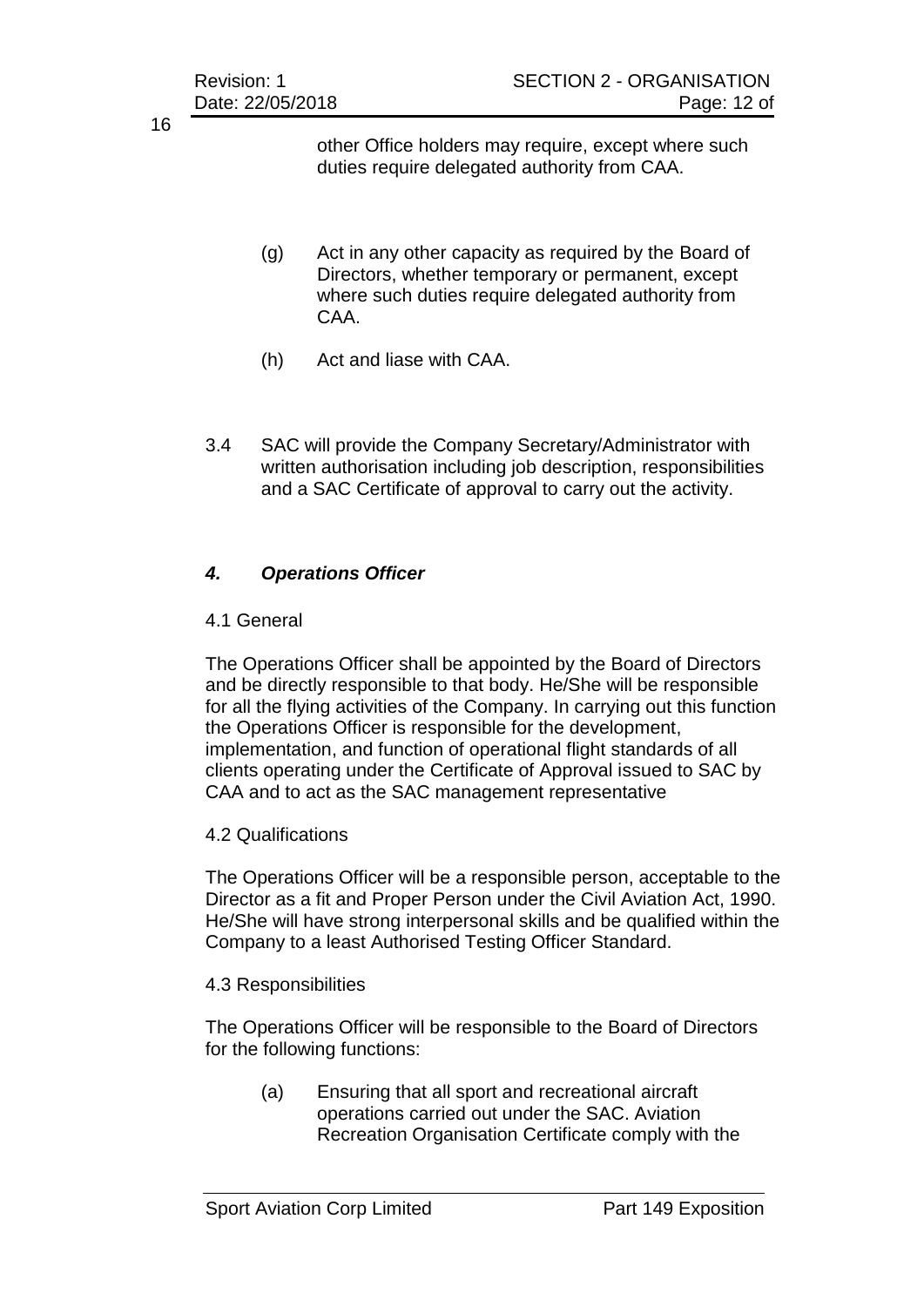Rules in CAR Part 149, Subparts E and F, and CAR Part 91.

- (b) Ensuring that all Operational Policies and Procedures contained in this Manual and the Pilot Training Manual are complied with.
- (c) Reviewing and upgrading methods of flight training and instruction and to keep pace with developments in sport and recreational aircraft
- (d) Co-ordinating and assisting ATO's in their activities and ensuring that training and operational standards remain consistent throughout the Company.
- (e) Overseeing flying and instructional training and standards.
- (f) Organising and running, as required, Instructor Courses for Company ATO's and Instructors.
- (g) Act and liaise with CAA.
- 4.4 SAC will provide the Operations Officer with written authorisation including job description, responsibilities and a SAC Certificate of approval to carry out the activity.

# *5. Technical Officer*

# 5.1. General

The Technical Officer shall be appointed by the Board of Directors and shall be directly responsible to this body. He/she shall be responsible for the training and assessment of persons requesting Inspection Approvals and for the development implementation and overview of maintenance systems for sporting aircraft operated within the Company.

## 5.2. Qualifications

The Technical Officer shall be responsible person, acceptable to the Director as a Fit and Proper Person under the Civil Aviation Act 1990.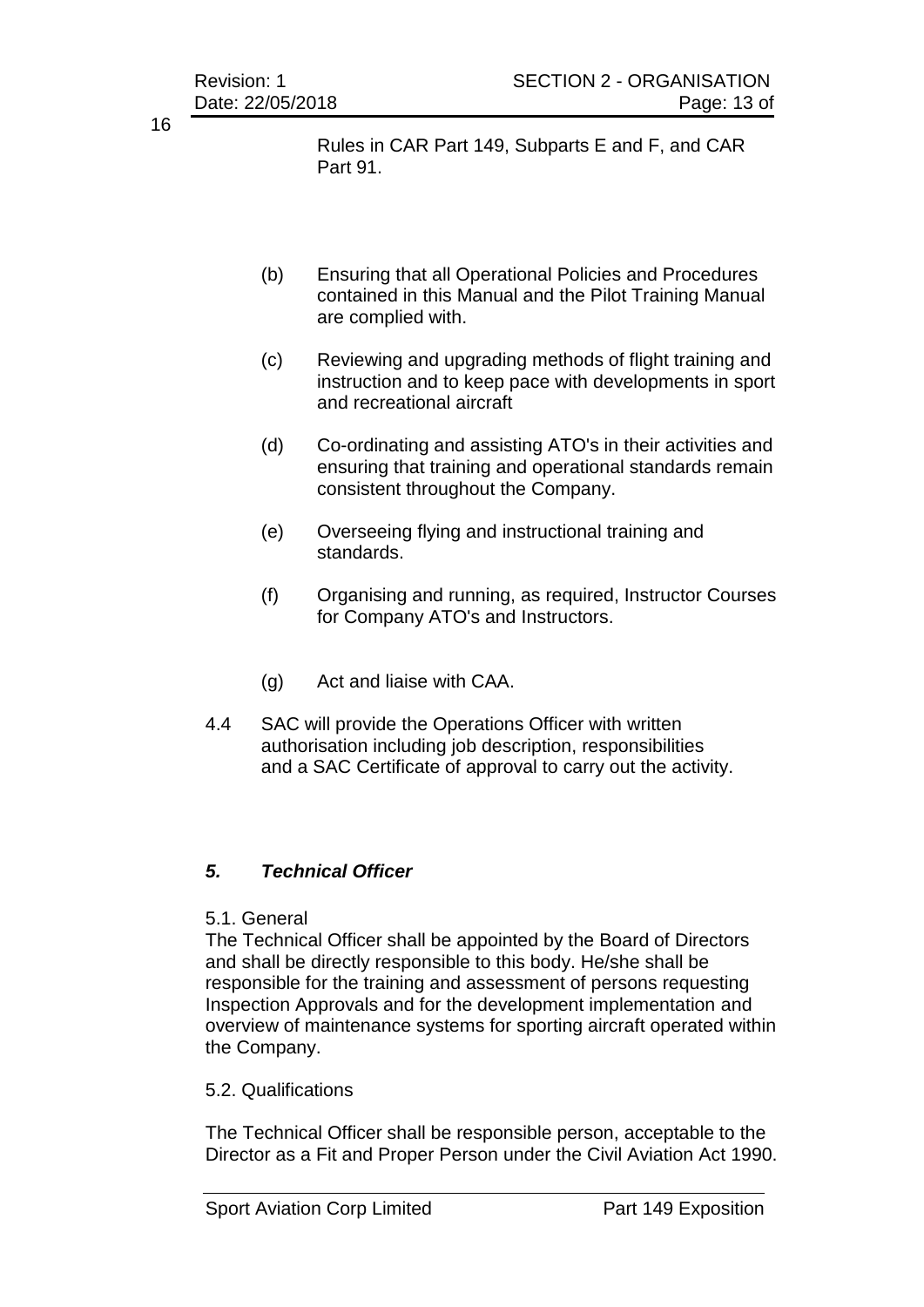He/she shall have good interpersonal skills and be qualified within the Company to Inspection Approval level or qualified to an industry standard such as a Licenced Aircraft Maintenance Engineer or Aeronautical Engineer or a combination of these.

## 5.3. Responsibilities

The Technical Officer shall be responsible to the Board of Directors for the following functions:

- (a) Ensuring that all sport and recreation aircraft assessed or inspected under the S.A.C Aviation Recreation Organisation Certificate comply with the Civil Aviation Rules.
- (b) Ensuring that all Maintenance Policies and Procedures contained in this Manual are complied with.
- (c) Reviewing and upgrading maintenance methods and programmes to ensure the continuing airworthiness of sport and recreational aircraft operated by Associated Clubs, Groups, Operators and Individuals.
- (d) Assessing and categorising defects reported and discussing with the Board of Directors any proposed action to be taken. Copies to go to CAA.
- (e) Co-ordinating and assisting Inspection Authority holders in their activities and ensuring that training and maintenance standards remain consistent throughout.
- (f) Overseeing maintenance training and standards.
- (g) Examining applications, reviewing and recommending the issue or renewal of Inspection Authority applications when these are received.
- (h) Organising and running, as required, Maintenance Courses for Company Inspection Authority holders.
- (j) Act and liaise with CAA in accordance with any delegation issued by the Director.
- 5.4 SAC will provide the Technical Officer with written authorisation including job description, responsibilities and a SAC Certificate of approval to carry out the activity.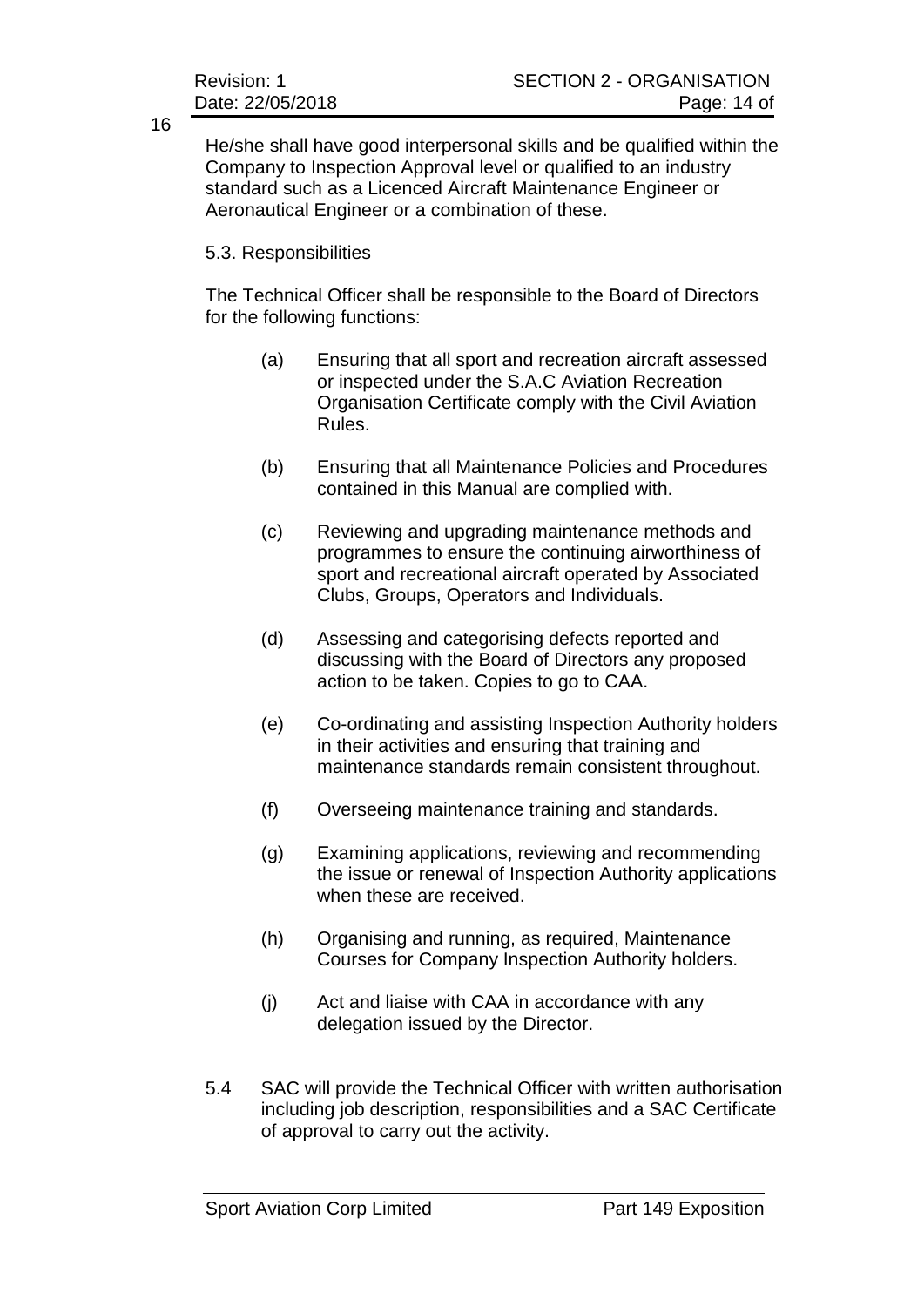# *6. Safety Officer*

## 6.1 General

The Safety Officer shall be appointed by the Board of Directors and shall be responsible for advising on safety matters as required by the Board of Directors and the company secretary/administrator of SAC.

## 6.2 Qualifications

The Safety Officer shall be a responsible person, acceptable to the Director as a Fit and Proper Person under the Civil Aviation Act 1990. Shall be experienced as a pilot and hold, or have held, a minimum of Instructor Certificate and also be experienced in maintenance and hold, or have held, a minimum of an Inspection Authority.

## 6.3 Responsibilities

The Safety Officer shall be responsible to the Board of Directors for the following functions:

- (a) Carrying out a safety educational programme within SAC;
- (b) Reviewing and upgrading methods of safety indoctrination and to keep pace with developments in sport and recreational aircraft;
- (c) Assessing safety reports received and recommending remedial action;
- (d) Liaising with the CAA Safety Education Officer on Safety matters.
- (e) Act and liase with CAA.